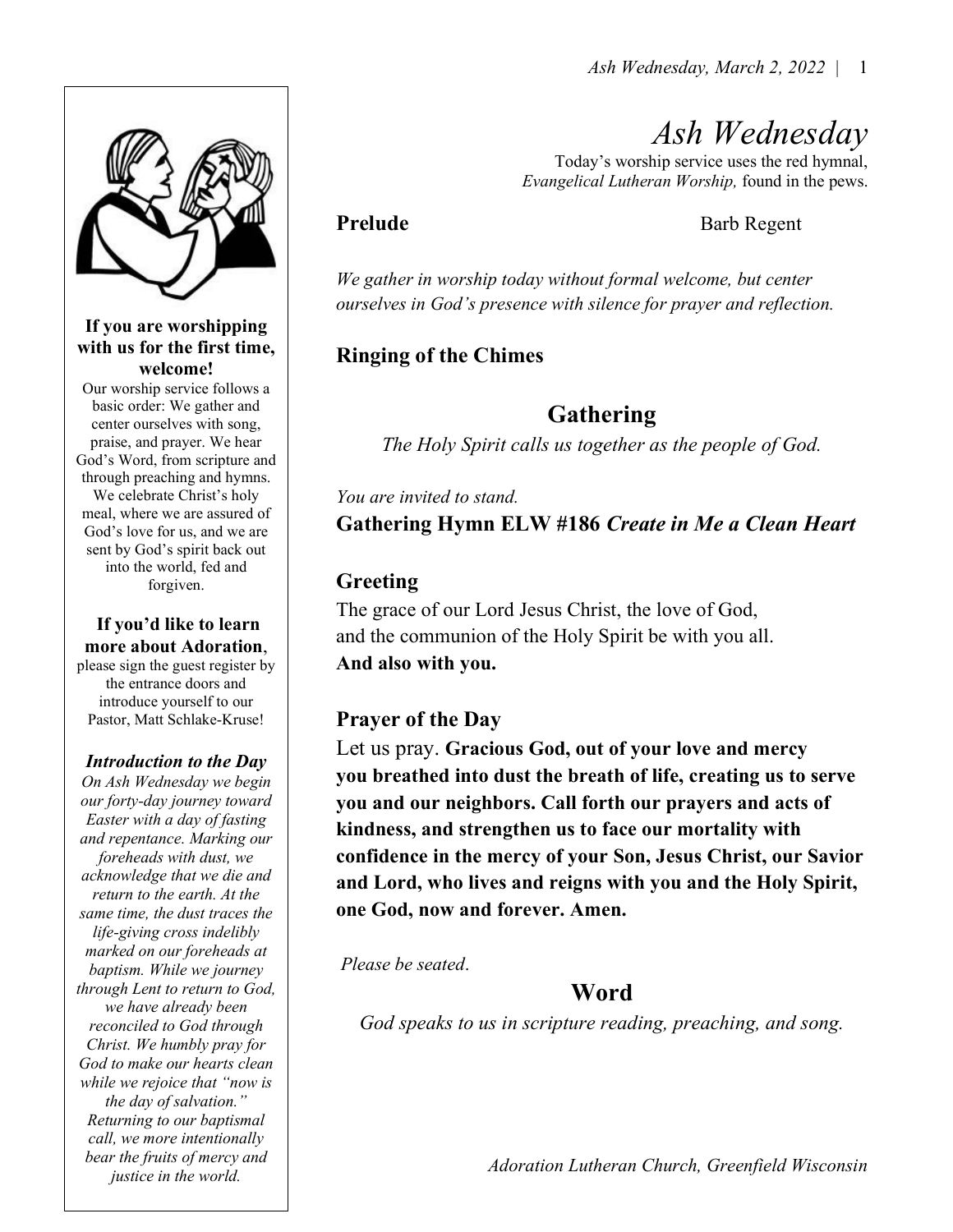Because of the coming Day of the Lord, the prophet Joel calls the people to a community lament. The repentant community reminds God of his gracious character and asks God to spare the people, lest the nations doubt God's power to save.

Having begun our worship singing David's lament from Psalm 51 (Create in me a clean heart, O God), we also sing the powerful poetry of Psalm 103, depicting God's abounding and expansive steadfast love. In Hebrew, God's anger is personified within God's nose, and so the familiar Lenten phrase, "slow to anger," literally means God has long nostrils that refrain from flaring against God's people.

# First Reading: Joel 2:1-2, 12-17

## A reading from the prophet Joel.

<sup>1</sup>Blow the trumpet in Zion; sound the alarm on my holy mountain! Let all the inhabitants of the land tremble, for the day of the Lord is coming, it is near—

<sup>2</sup>a day of darkness and gloom, a day of clouds and thick darkness!

 Like blackness spread upon the mountains a great and powerful army comes; their like has never been from of old, nor will be again after them in ages to come.

 $12$ Yet even now, says the Lord, return to me with all your heart, with fasting, with weeping, and with mourning;

<sup>13</sup>rend your hearts and not your clothing.

Return to the Lord, your God, for he is gracious and merciful,

slow to anger, and abounding in steadfast love, and relents from punishing.

<sup>14</sup>Who knows whether he will not turn and relent, and leave a blessing

behind him,

a grain offering and a drink offering for the Lord, your God?

 $15B$ low the trumpet in Zion; sanctify a fast; call a solemn assembly;

 $16$ <sub>gather the people. Sanctify the congregation; assemble the aged;</sub> gather the children, even infants at the breast.

Let the bridegroom leave his room, and the bride her canopy.

<sup>17</sup>Between the vestibule and the altar let the priests, the ministers of the Lord, weep.

 Let them say, "Spare your people, O Lord, and do not make your heritage a mockery,

 a byword among the nations. Why should it be said among the peoples, 'Where is their God?'"

The word of the Lord. **Thanks be to God.** 

# Psalm 103:8-14 (sung)



Psalm tone reproduced from *Psalter for Worship Year C* © 2006 Augsburg Fortress.<br>May be reproduced by permission for local use only.

 ${}^{8}$ Lord, you are full of compas-  $\frac{1}{1}$  sion and mercy,

slow to anger and abounding in  $\vert$  steadfast love;

<sup>9</sup>you will not al-  $\vert$  ways accuse us,

nor will you keep your an- ger forever.

 $10$ You have not dealt with us according to our sins, nor repaid us according to  $\vert$  our iniquities.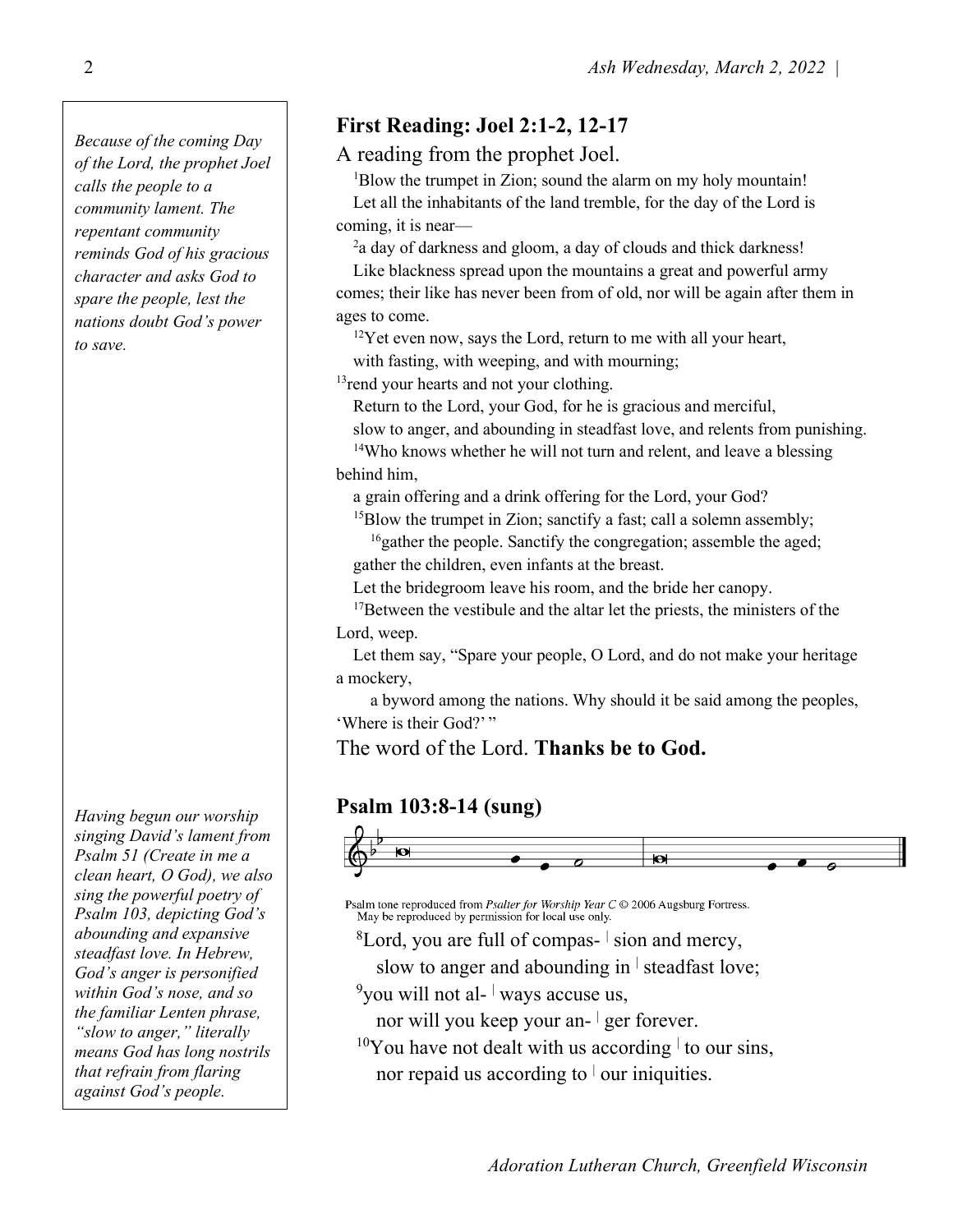The ministry of the gospel endures many challenges and hardships. Through this ministry, God's reconciling activity in the death of Christ reaches into the depths of our lives to bring us into a right relationship with God. In this way, God accepts us into the reality of divine salvation.

<sup>11</sup>For as the heavens are high a-  $\vert$  bove the earth,

so great is your steadfast love for those who fear you.

<sup>12</sup>As far as the east is  $\vert$  from the west,

so far have you removed our transgres- sions from us.

 $13As$  a father has compassion for his children,

so you have compassion for those who fear  $\vert$  you, O Lord.

<sup>14</sup>For you know well how we are formed;

you remember that we  $\vert$  are but dust.

# Second Reading: 2 Corinthians 5:20b—6:10

A reading from 2 Corinthians.

 $20b$ We entreat you on behalf of Christ, be reconciled to God. <sup>21</sup>For our sake he made him to be sin who knew no sin, so that in him we might become the righteousness of God.

 $6:1$ As we work together with him, we urge you also not to accept the grace of God in vain. <sup>2</sup>For he says,

"At an acceptable time I have listened to you,

and on a day of salvation I have helped you."

See, now is the acceptable time; see, now is the day of salvation!  $3W$ e are putting no obstacle in anyone's way, so that no fault may be found with our ministry, <sup>4</sup>but as servants of God we have commended ourselves in every way: through great endurance, in afflictions, hardships, calamities, <sup>5</sup>beatings, imprisonments, riots, labors, sleepless nights, hunger; <sup>6</sup>by purity, knowledge, patience, kindness, holiness of spirit, genuine love, <sup>7</sup>truthful speech, and the power of God; with the weapons of righteousness for the right hand and for the left; <sup>8</sup>in honor and dishonor, in ill repute and good repute. We are treated as impostors, and yet are true; <sup>9</sup>as unknown, and yet are well known; as dying, and see—we are alive; as punished, and yet not killed;  $^{10}$  as sorrowful, yet always rejoicing; as poor, yet making many rich; as having nothing, and yet possessing everything.

The word of the Lord. **Thanks be to God.** 

You are invited to stand.

Gospel Acclamation



Adoration Lutheran Church, Greenfield Wisconsin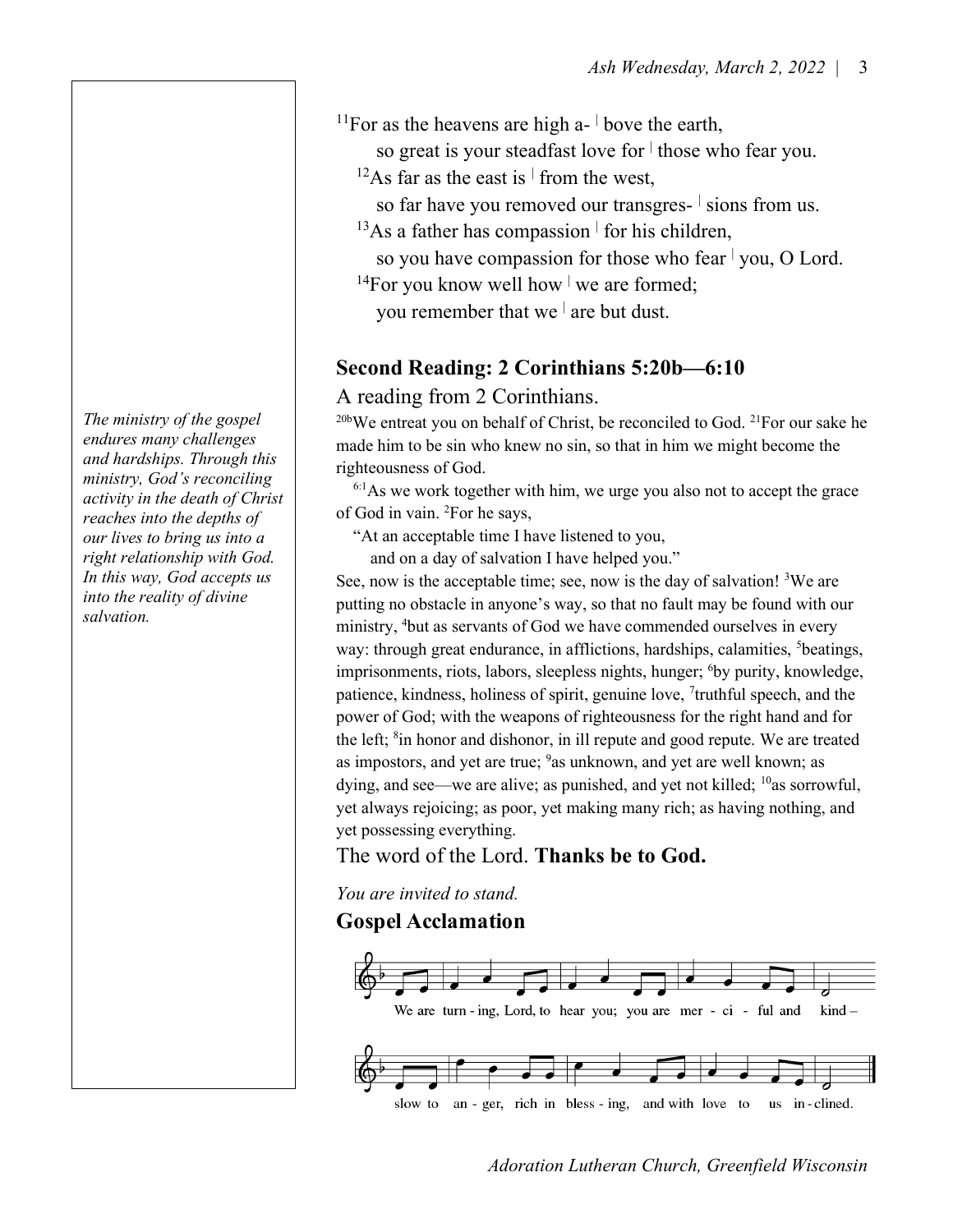This gospel passage is always used in the church's liturgy on Ash Wednesday. In the Sermon on the Mount, Jesus commends almsgiving, prayer, and fasting, but emphasizes that spiritual devotion must not be done for individual show. **This** reading is not read aloud today. Please feel free to use it in your own personal prayer and engagement with the bible

# Gospel: Matthew 6:1-6, 16-21

[Jesus said to the disciples:] <sup>1</sup>"Beware of practicing your piety before others in order to be seen by them; for then you have no reward from your Father in heaven.

<sup>2"</sup>So whenever you give alms, do not sound a trumpet before you, as the hypocrites do in the synagogues and in the streets, so that they may be praised by others. Truly I tell you, they have received their reward. <sup>3</sup>But when you give alms, do not let your left hand know what your right hand is doing, <sup>4</sup>so that your alms may be done in secret; and your Father who sees in secret will reward you.

<sup>5"</sup>And whenever you pray, do not be like the hypocrites; for they love to stand and pray in the synagogues and at the street corners, so that they may be seen by others. Truly I tell you, they have received their reward. <sup>6</sup>But whenever you pray, go into your room and shut the door and pray to your Father who is in secret; and your Father who sees in secret will reward you.

<sup>16"</sup>And whenever you fast, do not look dismal, like the hypocrites, for they disfigure their faces so as to show others that they are fasting. Truly I tell you, they have received their reward. <sup>17</sup>But when you fast, put oil on your head and wash your face,  $18$ so that your fasting may be seen not by others but by your Father who is in secret; and your Father who sees in secret will reward you.

<sup>194</sup> Do not store up for yourselves treasures on earth, where moth and rust consume and where thieves break in and steal; <sup>20</sup>but store up for yourselves treasures in heaven, where neither moth nor rust consumes and where thieves do not break in and steal. <sup>21</sup>For where your treasure is, there your heart will be also."

### Preaching Text: Psalm 51

The word of God from the book of psalms.

A prayer of repentance. The sinner pleas to the tender God to be made whole, to be a new creation. A psalm of David, when Nathan the prophet came to him, after he had gone to Bathsheba.

Have mercy, tender God. Forget that I defiled you. Wash away my sin, cleanse me from my guilt. I know my evil well, it stares me in the face. Evil done to you alone, before your very eyes. How right your condemnation! Your verdict clearly just. You see me for what I am, a sinner before my birth. You love those centered in truth: teach me your hidden wisdom. Wash me with fresh water, wash me bright as snow. Fill me with happy songs, let the bones you bruised now dance. Shut your eyes to my sin, make my guilt disappear. Creator, reshape my heart. God, steady my spirit. Do not cast me aside—stripped of your holy spirit. Save me, bring back my joy. Support me, strengthen my will.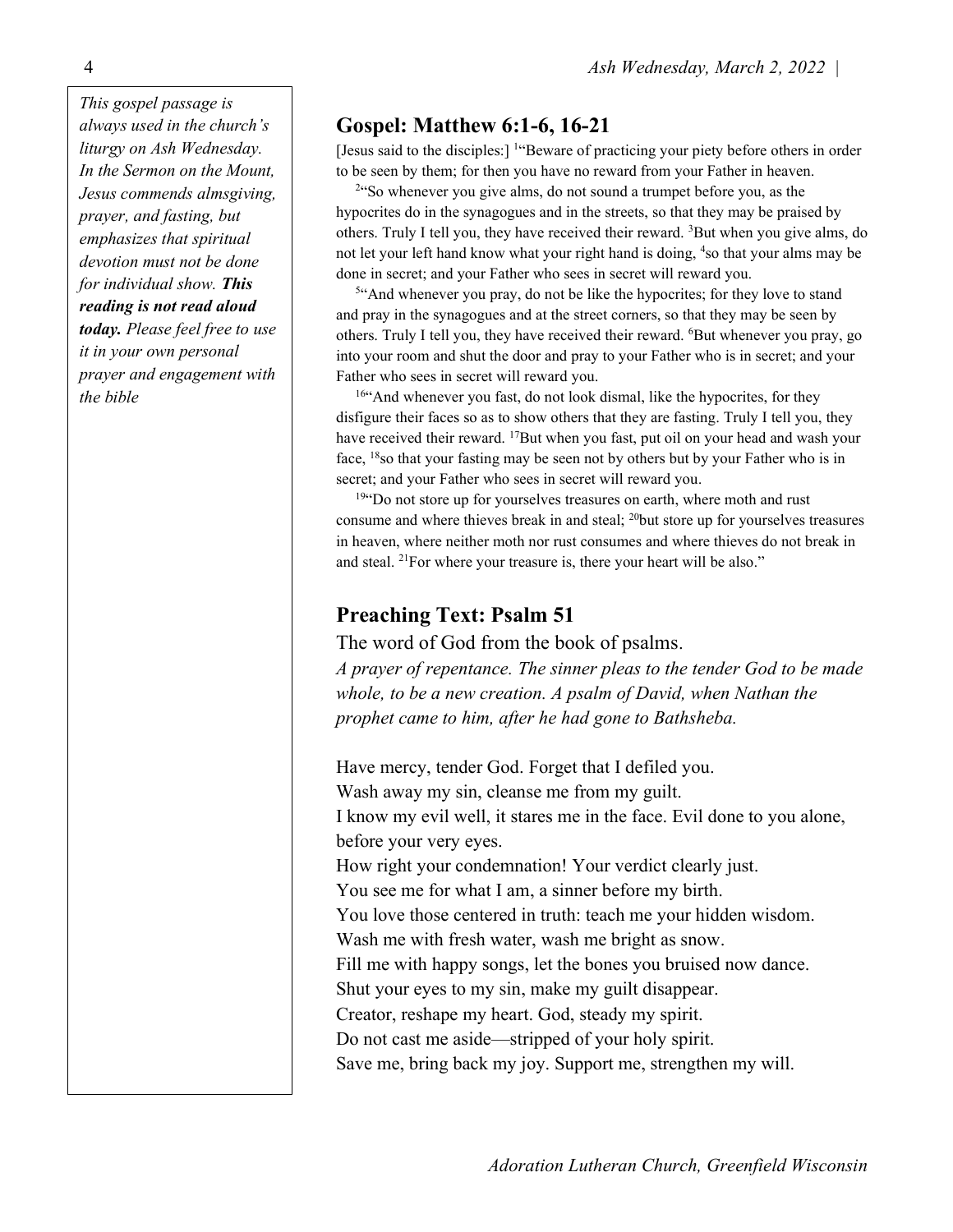Then I will teach your way, and sinners will turn to you.

Help me, stop my tears, and I will sing your goodness. Lord, give me words, and I will shout your praise. When I offer a burnt offering, the gift is not pleasing to you. So I offer my shattered spirit, a changed heart you welcome. In your love make Zion lovely, rebuild the walls of Jerusalem. Then sacrifices will please you, like young bulls upon your altar.

This is the Word of the Lord. Thanks be to God.

### Sermon

#### Hymn of the Day ELW # 599 Lord Jesus, Think on Me

#### You are invited to stand.

### Invitation to Lent

Friends in Christ, today with the whole church we enter the time of remembering Jesus' passover from death to life, and our life in Christ is renewed.

We begin this holy season by acknowledging our need for repentance and for God's mercy. We are created to experience joy in communion with God, to love one another, and to live in harmony with creation.

But our sinful rebellion separates us from God, our neighbors, and creation, so that we do not enjoy the life our creator intended.

As disciples of Jesus, we are called to a discipline that contends against evil and resists whatever leads us away from love of God and neighbor.

I invite you, therefore, to the discipline of Lent—selfexamination and repentance, prayer and fasting, sacrificial giving and works of love—strengthened by God's gifts of word and sacrament.

Let us continue our journey through these forty days to the great Three Days of Jesus' death and resurrection.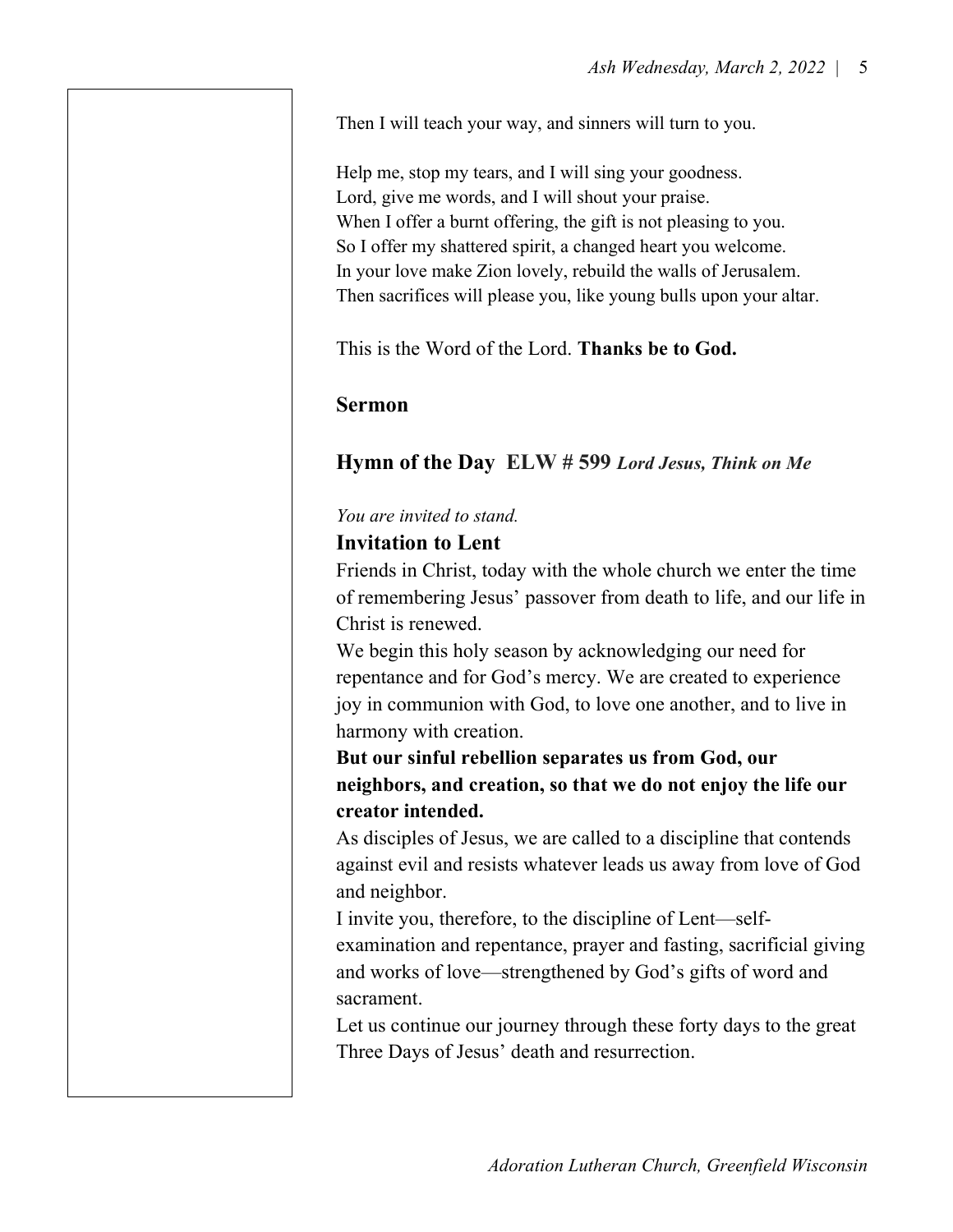### Confession of Sin

Let us confess our sin in the presence of God and of one another. Most holy and merciful God,

we confess to you and to one another, and before the whole company of heaven, that we have sinned by our fault, by our own fault, by our own most grievous fault, in thought, word, and deed by what we have done and by what we have left undone.

We have not loved you with our whole heart, and mind, and strength. We have not loved our neighbors as ourselves. We have not forgiven others as we have been forgiven.

#### Have mercy on us, O God.

We have shut our ears to your call to serve as Christ served us. We have not been true to the mind of Christ. We have grieved your Holy Spirit.

#### Have mercy on us, O God.

Our past unfaithfulness, the pride, envy, hypocrisy, and apathy that have infected our lives, we confess to you.

#### Have mercy on us, O God.

Our self-indulgent appetites and ways, and our exploitation of other people, we confess to you.

#### Have mercy on us, O God.

Our negligence in prayer and worship, and our failure to share the faith that is in us, we confess to you.

#### Have mercy on us, O God.

Our neglect of human need and suffering, and our indifference to injustice and cruelty, we confess to you.

#### Have mercy on us, O God.

Our false judgments, our uncharitable thoughts toward our neighbors, and our prejudice and contempt toward those who differ from us, we confess to you.

#### Have mercy on us, O God.

Our waste and pollution of your creation, and our lack of concern for those who come after us, we confess to you.

#### Have mercy on us, O God.

Restore us, O God, and let your anger depart from us.

Hear us, O God, for your mercy is great.

6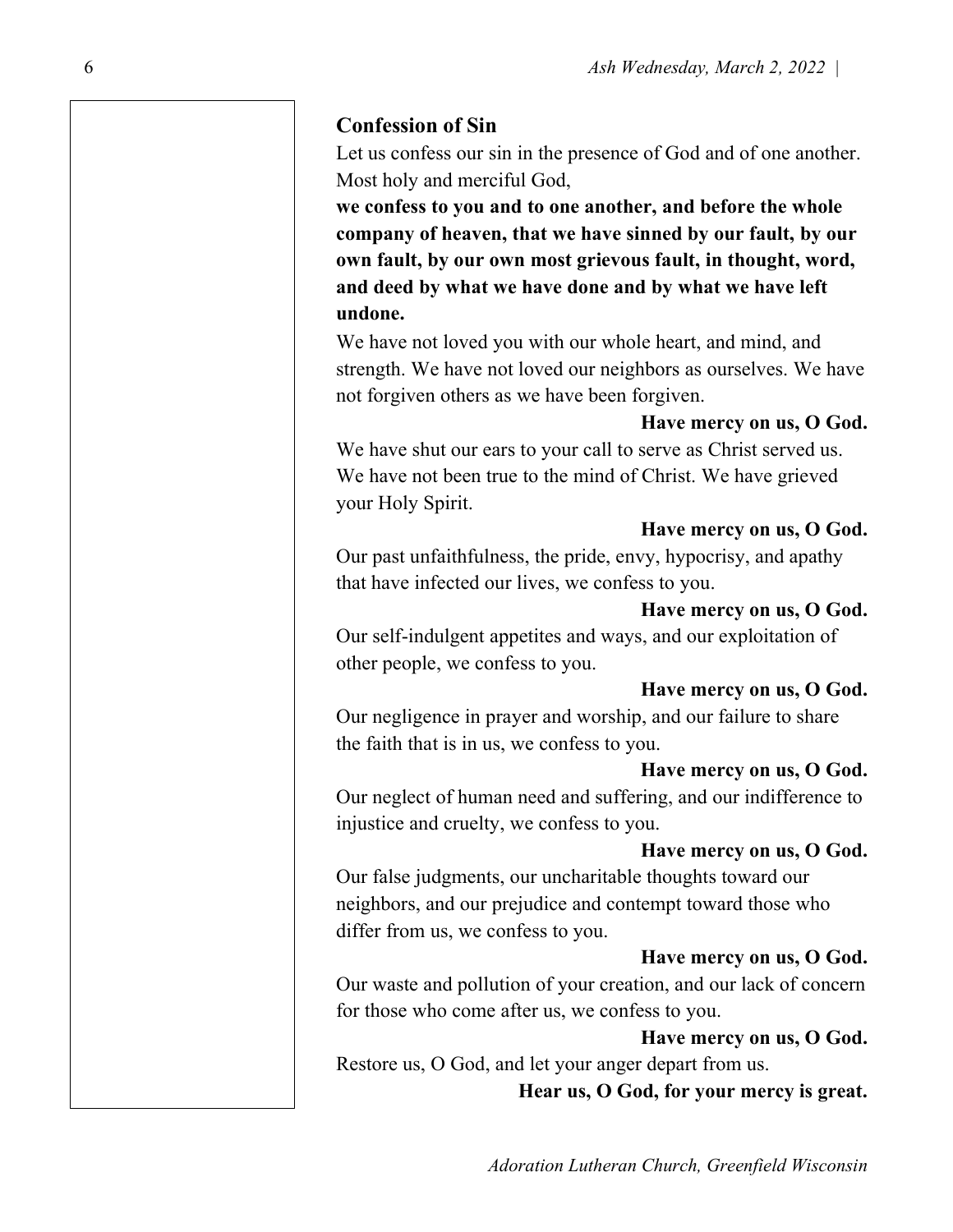Using ashes as a sign of repentance is an ancient practice, often mentioned in the Bible (e.g., Jonah 3:5-9; Job 42:6; Jeremiah 6:26; Matthew 11:21 and frequently practiced by Lutherans throughout history. The early Christians adopted the use of ashes from Jewish practice as an external mark of penitence (sackcloth and ashes). Even on Ash Wednesday, this most penitential day, we receive ashes in the form of the cross, the same symbol placed on our bodies with water in our baptism. Even in this ashen mark of death, we anticipate the new life of Easter.

# Imposition of Ashes

Almighty God, you have created us out of the dust of the earth. May these ashes be a sign of our mortality and penitence, reminding us that only by the cross of our Lord Jesus Christ are we given eternal life; through the same Jesus Christ, our Savior and Lord. Amen.

Please be seated and come forward to receive the imposition of ashes. Hear the words, "Remember that you are dust, and to dust you shall return." As we come forward to receive ashes, you are invited to sing.



After all have received ashes, you are invited to stand.

Accomplish in us, O God, the work of your salvation,

that we may show forth your glory in the world.

By the cross and passion of your Son, our Savior,

#### bring us with all your saints to the joy of his resurrection.

Almighty God have mercy on us, forgive us all our sins through our Lord Jesus Christ, strengthen us in all goodness, and by the power of the Holy Spirit keep us in eternal life. Amen.

# Prayers of Intercession

Drawn close to the heart of God, we offer these prayers for the church, the world, and all who are in need.

Renew your church, O God. When we have drifted from our call to proclaim repentance and to guide your people toward justice, lead us back to you. Encourage believers who hold the church's doors open to those who have felt excluded.

Merciful God, receive our prayer.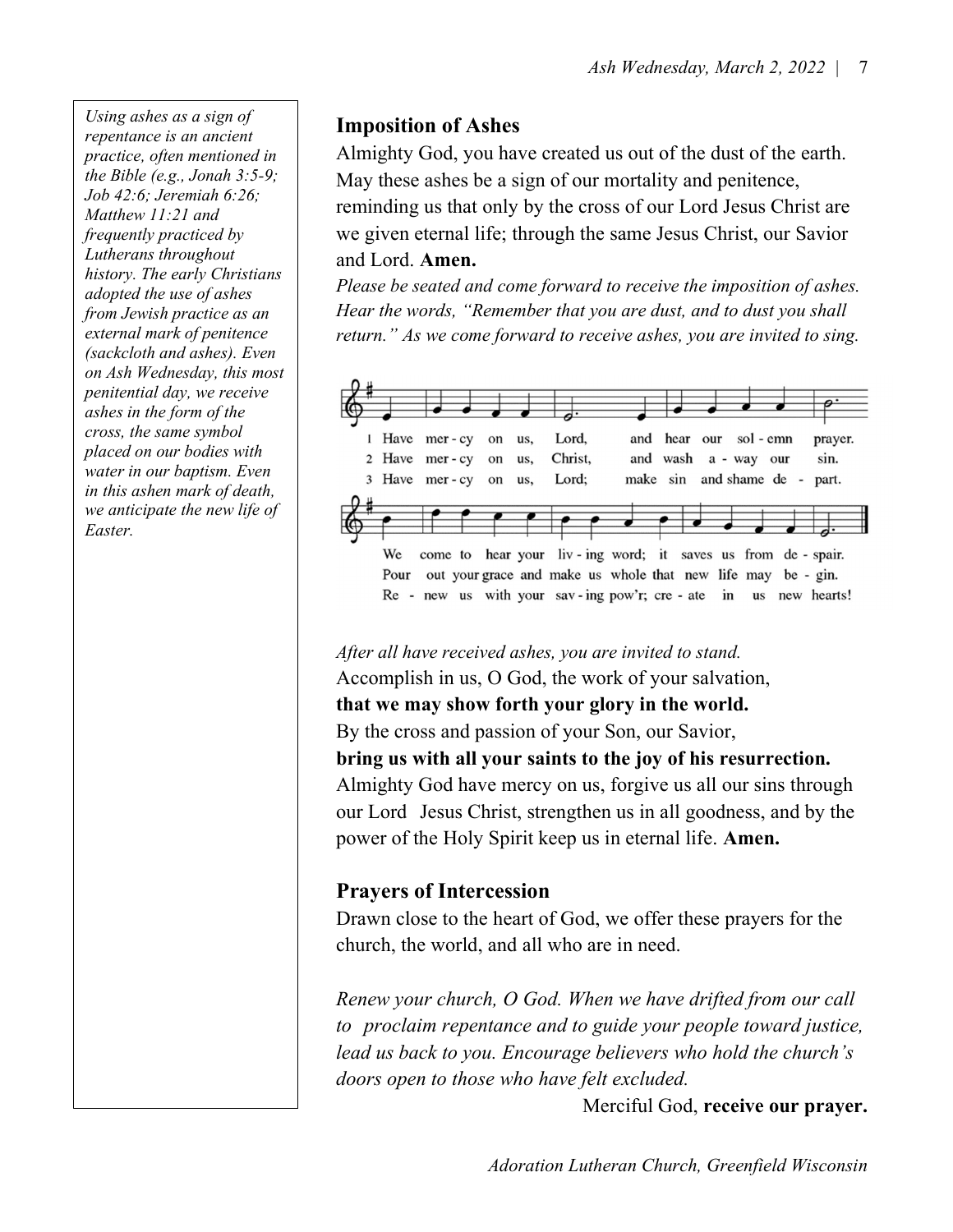We lift up in our prayers: Ukraine and our world amidst the continuing global conflict and aggression from Russia; All who work for peace and to help the vulnerable find safety.

John Imp; Sandy Ringwall; Jan Rinderle; Lindsay Pelaez (niece of Tim and Katie Schmidt); Betty Wing; Joani Bettin; Joyce Weinert; Darlene Witkowiak; Bob Bauer; Keith (Sandy Eigner's brotherin-law); Bill (friend of the Lazaris family); Jeremy (nephew of Tom Nowakowski); Karen (Sandy Ringwall's sister); Susan (daughter of Darlene Witkowiak); Caroline (daughter of Jill Lindberg); Scott and Debbie (family of Margaret Duris); Jerry Pritcher (friend of Crystal Januchowski); Shelby (friend of Crystal); and the Daniels family, specifically Taylor.

Renew your creation, O God. Transform parched places into watered gardens and preserve every creature that awaits the arrival of spring. Turn each of us from practices of environmental exploitation to become responsible stewards of all you have made.

### Merciful God, receive our prayer.

Renew our civic life, O God. Teach those in authority to advocate for the liberation of all who are oppressed and grant them courage to make difficult decisions.

### Merciful God, receive our prayer.

Renew our lives, O God. Spare your people from diseases of the body, mind, or spirit and send healing to those overcome by illness or grief, especially those we name aloud and in our hearts before you. Restore to us the joy of your salvation.

### Merciful God, receive our prayer.

Renew this congregation, O God. During these forty days of Lent, confirm our sense of mission and expand our imagination for ministry. Deepen our faith, increase our love, and draw us into your unfolding work of healing and restoration.

### Merciful God, receive our prayer.

As we mark ashes on our foreheads, we give you praise, O God, for all the saints who died and yet are alive with you. Receive us with them into your eternal embrace.

Merciful God, receive our prayer.

Accept the prayers we bring, O God, on behalf of a world in need, for the sake of Jesus Christ. Amen.

#### Peace

The peace of Christ be with you always. And also with you. Meal

God feeds us with the presence of Jesus Christ.

### Preparation Prayer

Let us pray. God our provider, you have not fed us with bread alone, but with words of grace and life. Bless us and these your gifts, which we receive from your bounty, through Jesus Christ our Lord. Amen

.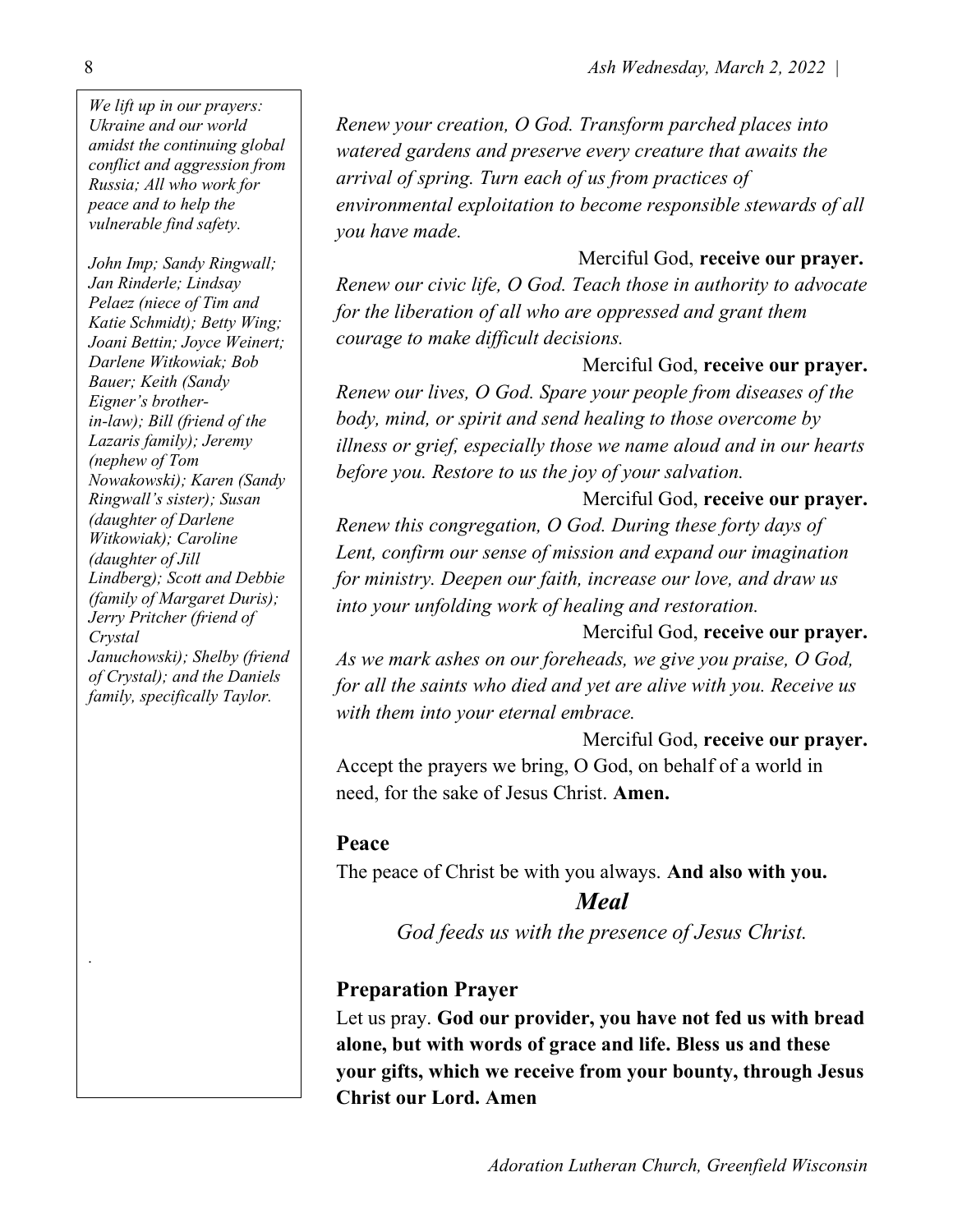# Thanksgiving at the Table

You are indeed holy, O God: The fountain of all holiness, you bring light from darkness, life from death, speech from silence.

We worship you for our lives and for the world you give us. We thank you for the new world to come and for the love that will rule all in all.

We praise you for the grace shown to Israel, your chosen, the people of your promise: the rescue from Egypt, the gift of the promised land, the memory of the Ancestors, the homecoming from exile, and the prophets' words that will not be in vain. In all this we bless you for your only-begotten Son, who fulfilled and will fulfill all your promises,

and who, in the night in which he was betrayed, took bread, and gave thanks; broke it, and gave it to his disciples, saying: Take and eat; this is my body, given for you. Do this in remembering me. Again, after supper, he took the cup, gave thanks, and gave it for all to drink, saying: This cup is the new covenant in my blood, shed for you and for all people for the forgiveness of sin. Do this in remembering me.

For as often as we eat of this bread and drink from this cup, we proclaim the Lord's death until he comes.

Christ has died. Christ is risen. Christ will come again.

Therefore, O God, with this bread and cup we remember the incarnation of your Son: his human birth and the covenant he made with us. We remember the sacrifice of his life: his eating with outcasts and sinners, and his acceptance of death. But chiefly we remember his rising from the tomb, his ascension to the seat of power, and his sending of the holy and life-giving Spirit.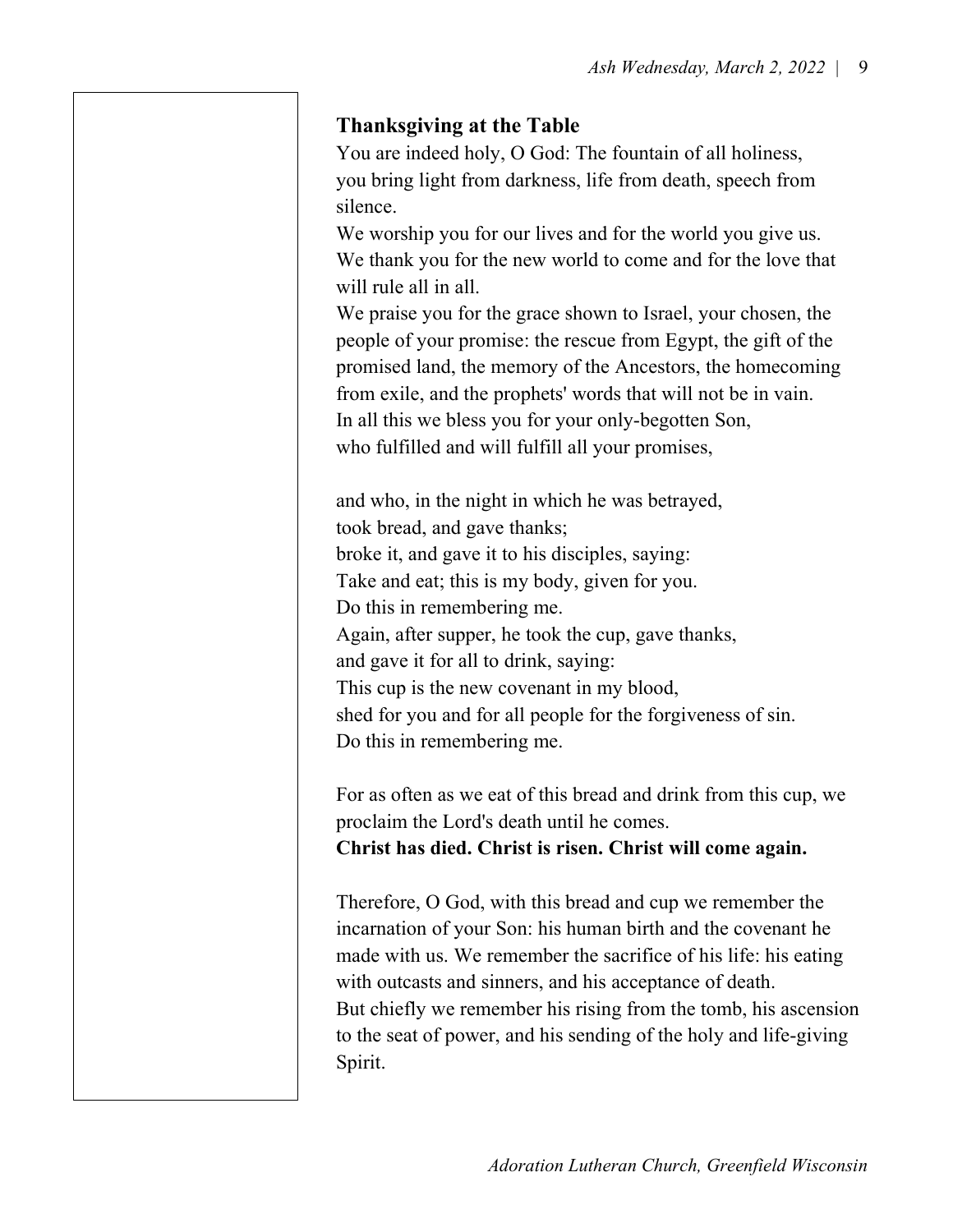We cry out for the resurrection of our lives, when Christ will come again in beauty and power to share with us the great and promised feast.

#### Amen. Come, Lord Jesus.

Send now, we pray, your Holy Spirit, that we and all who share in this bread and cup may be united in the fellowship of the Holy Spirit, and may receive our inheritance with all your saints in light.

#### Amen. Come, Holy Spirit.

Join our prayers with those of your servants of every time and every place, and unite them with the ceaseless petitions of our great high priest until he comes as victorious Lord of all. Through him, with him, in him, in the unity of the Holy Spirit, all honor and glory is yours, almighty Father, now and forever. Amen

#### Lord's Prayer

Gathered into one by the Holy Spirit, let us pray as Jesus taught us.

Our Father, who art in heaven, hallowed be thy name, thy kingdom come, thy will be done,

on earth as it is in heaven.

Give us this day our daily bread; and forgive us our trespasses, as we forgive those who trespass against us; and lead us not into temptation, but deliver us from evil. For thine is the kingdom, and the power, and the glory, forever and ever. Amen.

# Please be seated. Invitation to Communion

Please wait to come forward for Holy Communion until we have completed singing the "Lamb of God."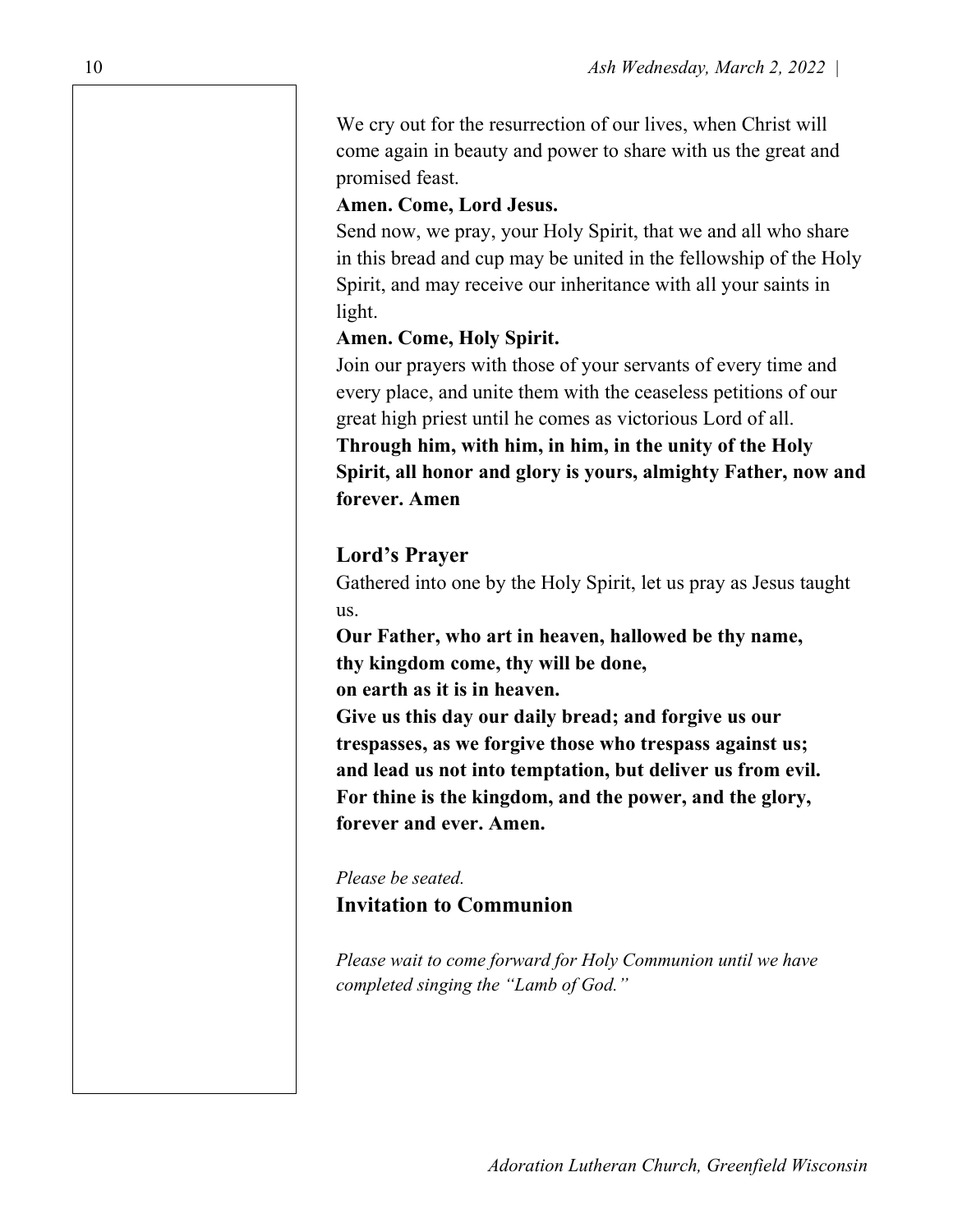We come forward to receive the elements today. Bring your offering and place it in the basket near the baptismal font. Please receive the elements and take them back to your pew before eating and drinking.

Refuse may be placed in the baskets as you depart worship.

### Lamb of God



# Communion

# Post-Communion Blessing

### Prayer After Communion

Let us pray. Merciful God, accompany our journey through these forty days. Renew us in the gift of baptism, that we may provide for those who are poor, pray for those in need, fast from self-indulgence, and above all that we may find our treasure in the life of your Son, Jesus Christ, our Savior and Lord, who lives and reigns with you and the Holy Spirit, one God, now and forever. Amen.

### Sending

God blesses us and sends us in mission to the world.

### Benediction

Now, go forth into the world to serve God with gladness; be of good courage; hold fast to that which is good; render to no one evil for evil; strengthen the fainthearted; support the weak; help the afflicted; honor all people;

love and serve God, rejoicing in the power of the Holy Spirit. Thanks be to God.